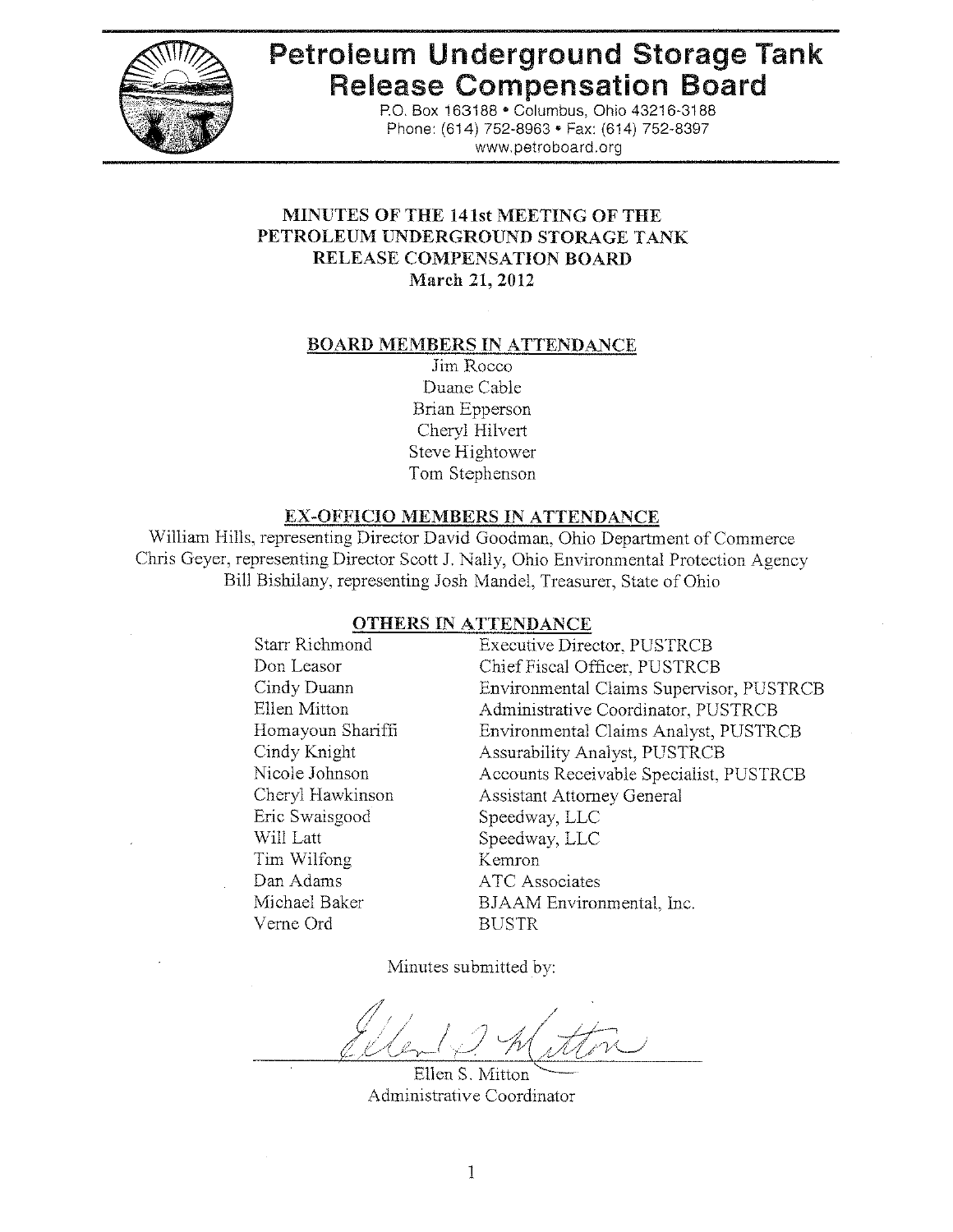#### **Call To Order:**

Chairman Rocco convened the one hundred forty-first meeting of the Petroleum Underground Storage Tank Release Compensation Board on Wednesday, March 21, 2012. The following members were in attendance: Jim Rocco; Duane Cable; Cheryl Hilvert; Steve Hightower; Brian Epperson; Tom Stephenson; William Hills representing Director David Goodman, Ohio Department of Commerce; Bill Bishilany, representing Josh Mandel, Treasurer, State of Ohio; and, Christopher Geyer, representing Director Scott J. Nally, Ohio Environmental Protection Agency.

Chairman Rocco welcomed William "Bill" Hills, recently hired as the Chief of the Bureau of Underground Storage Tank Regulations (BUSTR).

Chairman Rocco asked if there were any comments, questions, or discussion regarding the minutes from the January board meeting. Hearing none, Chairman Rocco stated that a motion passed at the January 11<sup>th</sup> meeting regarding a Speedway third-party claim that had not been presented as intended and he would like to withdraw the motion and amend the minutes.

Mr. Geyer moved to withdraw the motion on page 7 of the January 11, 2012 minutes that reads as follows, "Motion to authorize the director, the chair and legal counsel to negotiate third-party claims and agree to settlement as appropriate with the Board's final approval." Ms. Hilvert seconded. A vote was taken and all of the members voted in favor. The motion passed.

Chairman Rocco requested a motion to approve the January 11, 2012 minutes as amended by deleting the first motion made by John Hull on page 7 of the minutes. Mr. Hightower so moved. Mr. Cable seconded. A vote was taken and all members voted in favor. The motion passed.

Chairman Rocco stated he would like to address the aforementioned motion regarding the Speedway subrogation claim, which had been discussed at the January 11, 2012 meeting. He said at that meeting the wording incorrectly stated the motion was regarding a third-party claim and not a subrogation claim as intended.

Chairman Rocco requested a motion to authorize the Chairman and Executive Director in consultation with the Assistant Attorney General to negotiate and enter into a settlement agreement for the Board's subrogation claim against Reliable Oil Equipment, Inc., for a release at Speedway Site #9598 located at 5 West Central Street, Springboro, Ohio. The full Board shall approve the final settlement amount.

Following a brief explanation by Chairman Rocco concerning the subrogation rights of the Board and the negotiations regarding Reliable Oil for the release at Speedway Site #9598, the motion was so moved by Mr. Geyer. Mr. Hightower seconded. A vote was taken and all members voted in favor. The motion passed.

## **BUSTR Report:**

Chairman Rocco called upon Mr. Hills, Bureau Chief, to present the BUSTR report.

Mr. Hills said BUSTR continues to address the Domenici-Barton Energy Policy Act of 2005, which is known as the Energy Policy Act, and as a result of that policy, the new rule regarding underground storage tank operator training became effective on September 1, 2011.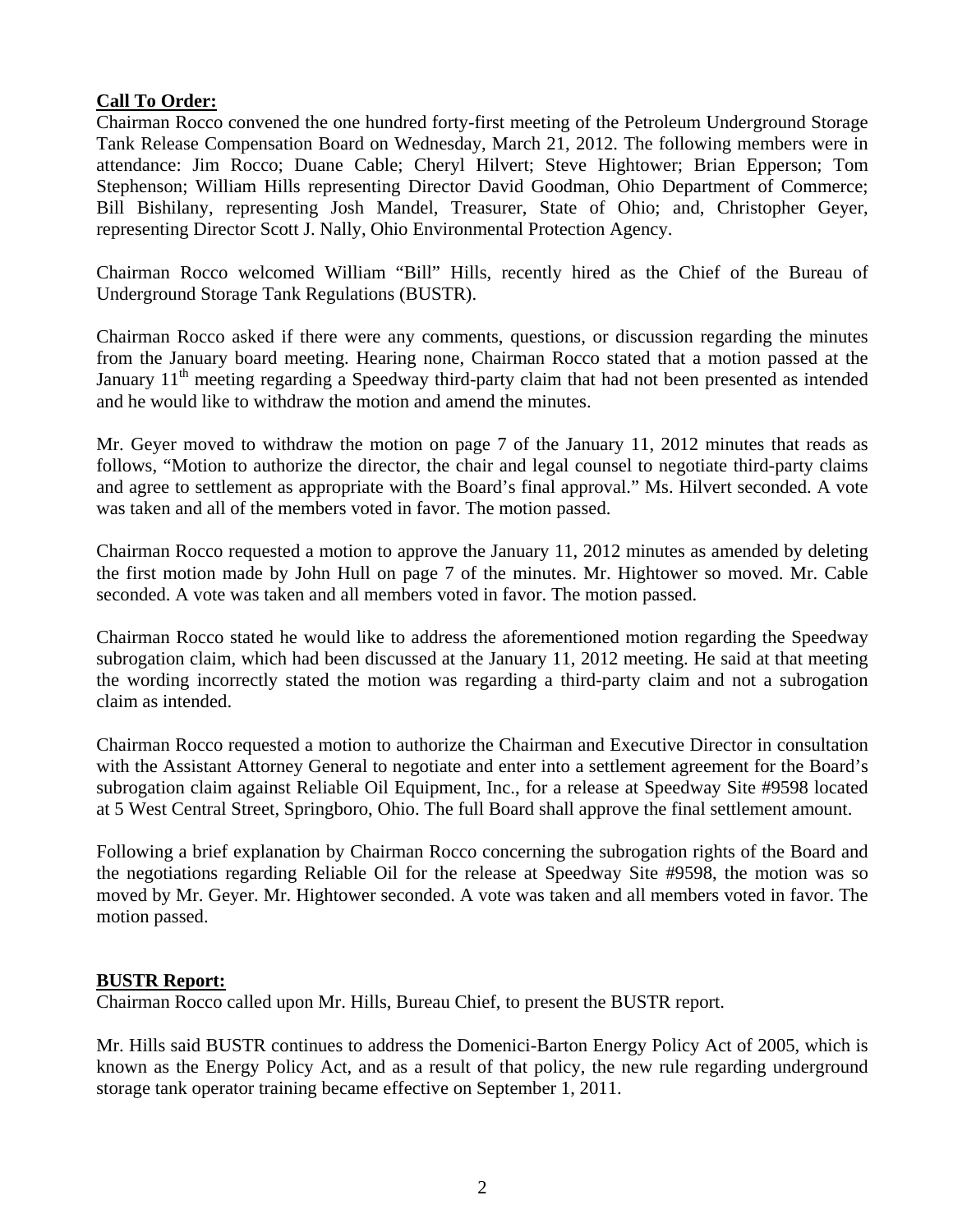He said operator training seminars had been scheduled for March, April, and May. Mr. Hills said there had been a certified installer course in February and there would be a certified inspector course on April 9, 2012. He said additional information regarding these events could be found at http://com.ohio.gov/fire/ReleasePreventionInformation.aspx.

Mr. Hills said that BUSTR submitted the five-year rule review packet to the Joint Committee on Agency Rule Review (JCARR) on December 23, 2011 and the JCAAR hearing had been held on March 8, 2012. Mr. Hills said the tentative effective date of the rules is July 1, 2012. He stated rules seminars would be held on June 26 and June 28, 2012.

Mr. Hills said on behalf of and in consultation with the Department of Commerce, BUSTR continues activities under the American Recovery and Reinvestment Act of 2009 (ARRA). Mr. Hills said to date 34 sites had been identified for assessment and if needed, cleaned up under ARRA. He said 29 of those sites had received no further action letters (NFAs).

Mr. Hills said BUSTR also continues working on the OTTER database upgrade project, which is in its seventeenth week. He said the project currently is on target to meet the June 30, 2012 completion date.

Mr. Hills said Phase I of the click-scheduling project began February 17, 2012. In response to Chairman Rocco's inquiry, Mr. Hills explained the click-scheduling project is a computer program being used in other divisions within the Department of Commerce, in particular, by the Industrial Compliance elevator inspectors, and it is a program that geographically schedules the inspectors to visit entities that are located in the same geographical area.

He said the UST operation compliance inspection current grant cycle ends August 8, 2012. Mr. Hills said a total of 5,058 inspections had been conducted to date, which puts BUSTR 21% ahead of projections.

Mr. Hills said the corrective action current grant cycle ends September 30, 2012. He said that for the week ending March 3, 2012, there had been a total of 107 corrective-action or closure reports reviewed, which resulted in nine NFAs being issued. He said BUSTR now is 1% ahead of its total NFA projections for the current grant cycle.

Mr. Hills stated currently there are 3,799 owners of registered facilities and a total of 22,201 registered USTs. He said there had been 26,698 NFAs related to clean-ups issued by the BUSTR program.

Chairman Rocco stated that BUSTR is finalizing the updates to the technical guidance manual, which covers both closure issues and corrective action rules. Mr. Hills said it is expected to be completed ahead of schedule and BUSTR anticipated the manual to be available in early May.

#### **Financial Report**

Chairman Rocco called upon Don Leasor, Chief Fiscal Officer, to present the financial reports.

#### *Audit Report*

Mr. Leasor stated the Auditor of State's office released the audited financial statements on January 17, 2012.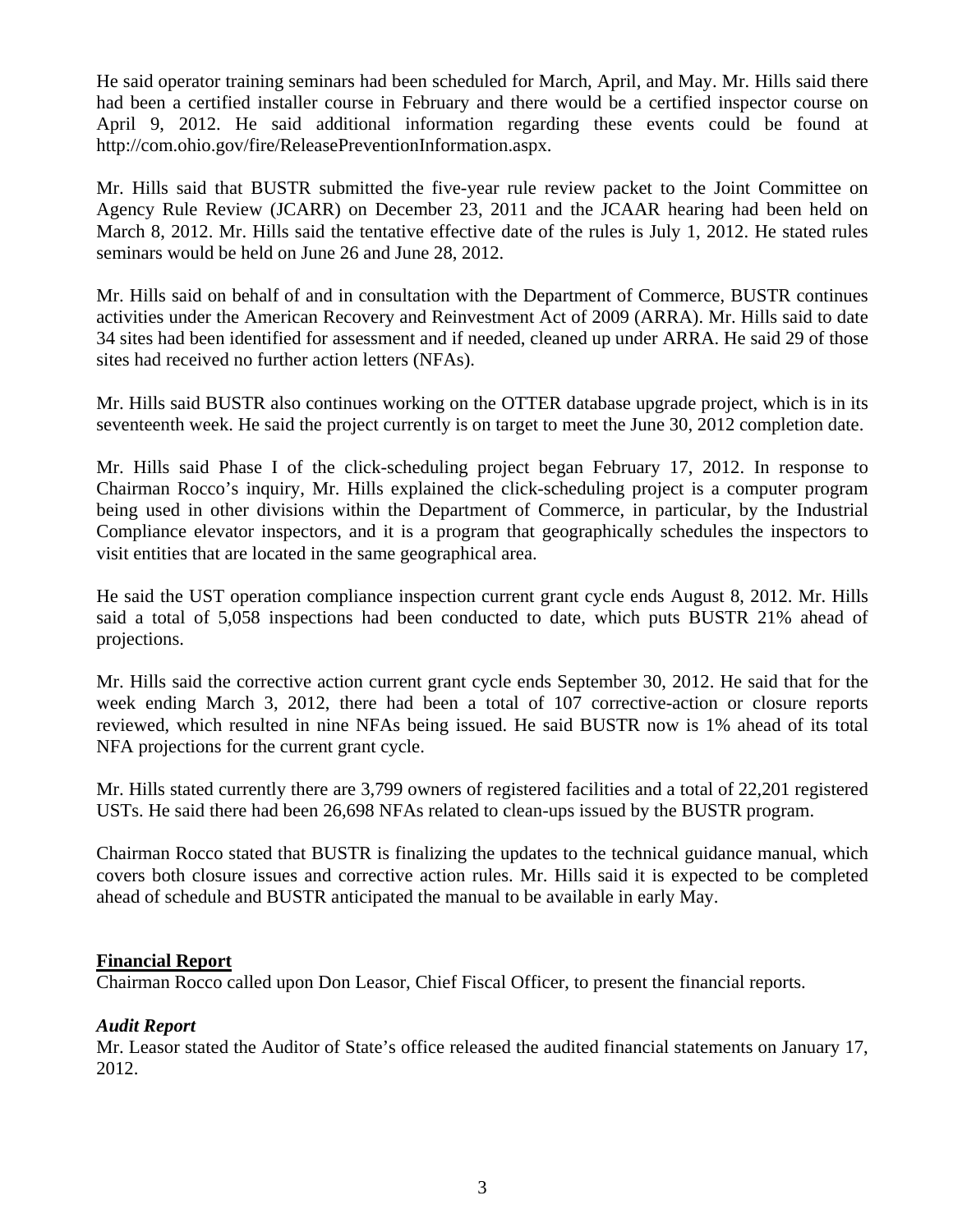## *Financials*

Mr. Leasor stated the December and January financials had been emailed to each member. He asked if there were any questions or concerns regarding these reports. Hearing none, Mr. Leasor began with the January financials.

Mr. Leasor said as of March 20, 2012, the unobligated balance is \$6.8 million. He said there is currently \$4.6 million in the obligated account that is set aside for fiscal year 2012 claim settlement payments.

Mr. Leasor said the claims expense for January was approximately \$764,000; and, as of March 20, 2012, the claims paid expense this fiscal year is about \$4.4 million. He said the total operating expenses for January were just over \$126,000.

Mr. Leasor said after fee refund payments were deducted, approximately 98.7% of budgeted revenues had been collected this fiscal year. He said a more concise report regarding fee collections and refunds would be presented later in the meeting.

Mr. Leasor said the January rent line item reflects the new monthly rate of \$9,035 and the lease payment adjustments made for July through December.

He said as of January 31, 2012, the temporary services line item was approximately 69.2% of the budgeted amount. Mr. Leasor stated this expense is for a contract employee to assist with ongoing special projects.

Mr. Leasor said as of January 31, the postage line item is 74.5% of the budgeted amount and falls in line with prior years' expenses for the same time period.

Mr. Leasor said as of January 31, legal & professional expenses were approximately 66.5% of the amount budgeted. He said to date the collection costs charged to the Board by the Attorney General's Collections Enforcement Section and Special Counsel totaled \$31,100 and \$67,700, respectively. He said the collection costs charged by the Attorney General's Office of \$31,100 are offset by \$19,900 that was paid by the owners with delinquent fees. He stated that as of January 31, the collection costs, net of the amount paid by the owners, are approximately 92% of the total net collection costs for the entire previous fiscal year. He said these increased legal and professional expenses raise a concern because based upon projections, it is anticipated that the total actual expenses will exceed the approved budgeted amount for fiscal year 2012.

Mr. Leasor said to continue the normal course of business through June 30, he was requesting the Board approve an additional \$25,000 in the legal and professional expense line item. He stated such an increase would bring the total operating expenses to \$1,740,700, which should provide sufficient funds to conduct operations through the end of this fiscal year.

Chairman Rocco requested a motion to amend the fiscal year 2012 operating budget to increase the legal and professional line item by \$25,000 to a total of \$275,000, increasing the total budgeted operating expenses to \$1,740,700. Mr. Geyer so moved. Mr. Stephenson seconded and a vote was taken. All the members voted to amend the operating budget.

Mr. Leasor said we would like to enter into a contract with the database developer to develop two new modules in STARRS. He said one module would be to track subrogation cases; and, the second module would be to track settlement agreements and joint BUSTR enforcement litigation.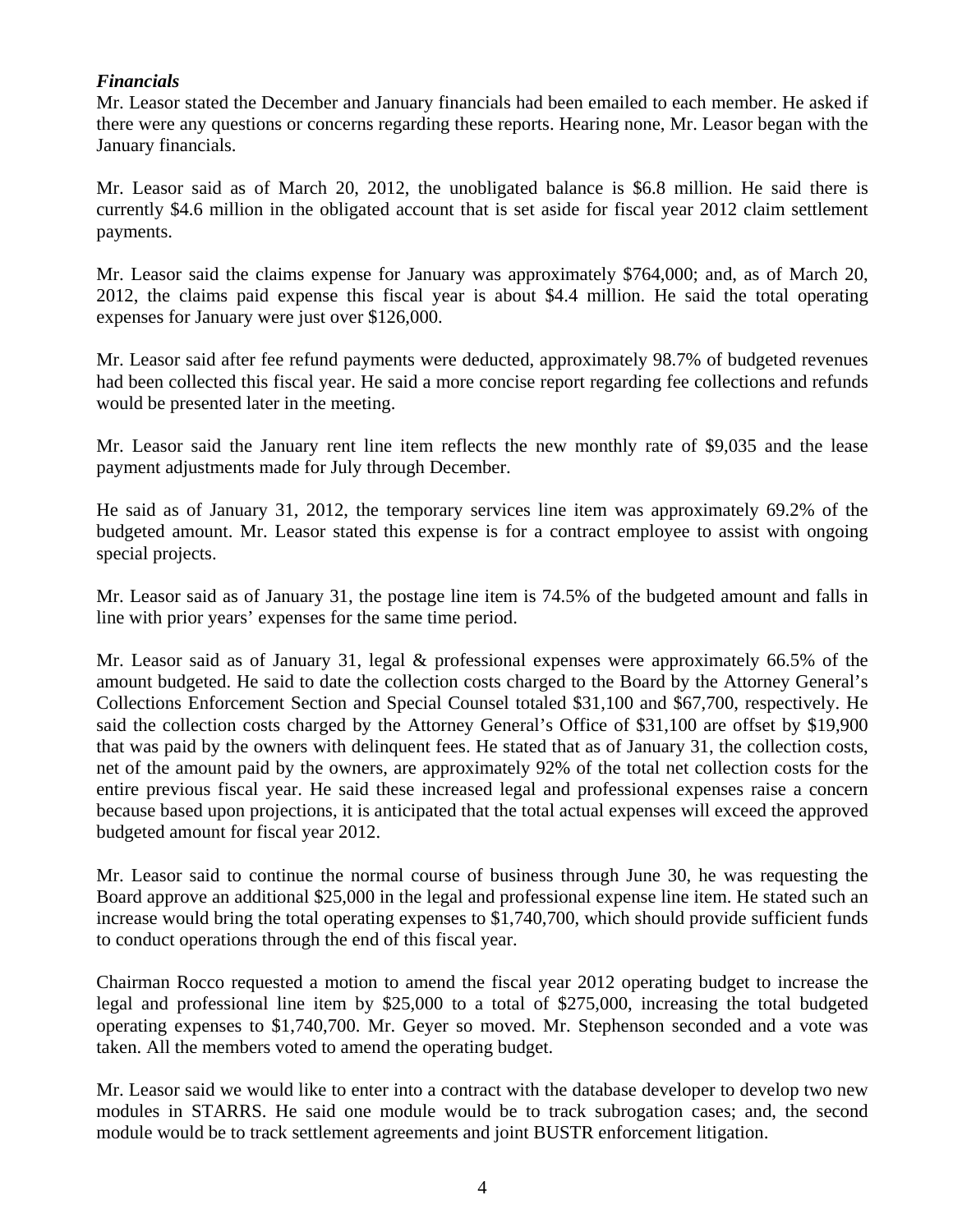Mr. Leasor explained that entering into this contract would require a motion granting the Chairman the authority to enter into a contract in an amount not to exceed \$15,000 over a one-year period for the development of the two new modules. He said the funds for this request had been approved at the June 2011 Board meeting during the capital budget discussion. He said we now are seeking the Board's approval to enter into a contract.

Chairman Rocco requested a motion to authorize the Chairman to negotiate and enter into a one-year contract with Don Young for out-of-scope database work in an amount not to exceed \$15,000. Mr. Epperson so moved. Mr. Hightower seconded. A vote was taken and all members were in favor.

#### *Fee Collection/Refund Report.*

Mr. Leasor said an additional \$26,000 in fees had been refunded since the January Board meeting, bringing the total to \$185,290 or 74% of the \$250,000 fee refund goal.

Mr. Leasor said 352 fee refunds had been paid to 156 owners during the 2011 program year. He said the number of pending refunds had increased by 59 over the last two months bringing the total to just less than 3,500 accounts. Mr. Leasor said there is currently \$1.7 million in pending fee refunds.

Mr. Leasor said during the first eight months of this program year, approximately \$82,000 in fee refunds had been used to offset outstanding fees. He said during this same time period, the Attorney General's Office had collected approximately \$235,000 in outstanding fees, including collection costs that were charged to and paid by the owner.

Mr. Leasor said 250 owners representing 687 accounts totaling about \$1.7 million had been certified to the Attorney General's Office in this program year.

Mr. Leasor said ten Orders Pursuant to Law are currently in appeal status; four of these appeals are under review, three are pending settlement agreements, and three are scheduled for administrative hearings. He said there is also one determination to deny a Certificate of Coverage currently under appeal. Mr. Leasor said there had been five Ability to Pay Applications submitted since the November 2011 inception of the program.

Mr. Leasor said 3,595 fee statements had been mailed this program year, which is 98% of the total number of fee statements mailed in program year 2010. He said as of March 15, there had been 3,133 owners issued Certificates of Coverage, which is 96% of the total number of Certificates of Coverage issued in program year 2010. Mr. Leasor said currently there are 70 owners with certificates being processed; 45 owners with unresolved pending denials; and, 89 owners with unresolved determinations denying a certificate.

Mr. Leasor said there are 89 owners on the unclaimed funds list, which totals approximately \$102,000. He said the unclaimed funds list is updated monthly and is available on the Board's website at www.petroboard.org. He said the unclaimed funds list would also be included in the spring edition of "The UST Pipeline."

In response to Mr. Hightower's question regarding how long unclaimed funds must stay in an unclaimed status, Chairman Rocco requested Ms. Cheryl Hawkinson, Assistant Attorney General, to research this matter and follow up on this discussion at the June Board meeting.

Ms. Hawkinson reported that she and Ms. Richmond had been working together with the Attorney General's collections staff, negotiating delinquent fees with owners, and if resolved, drafting settlement agreements. She said they are also preparing settlement agreements for accounts settled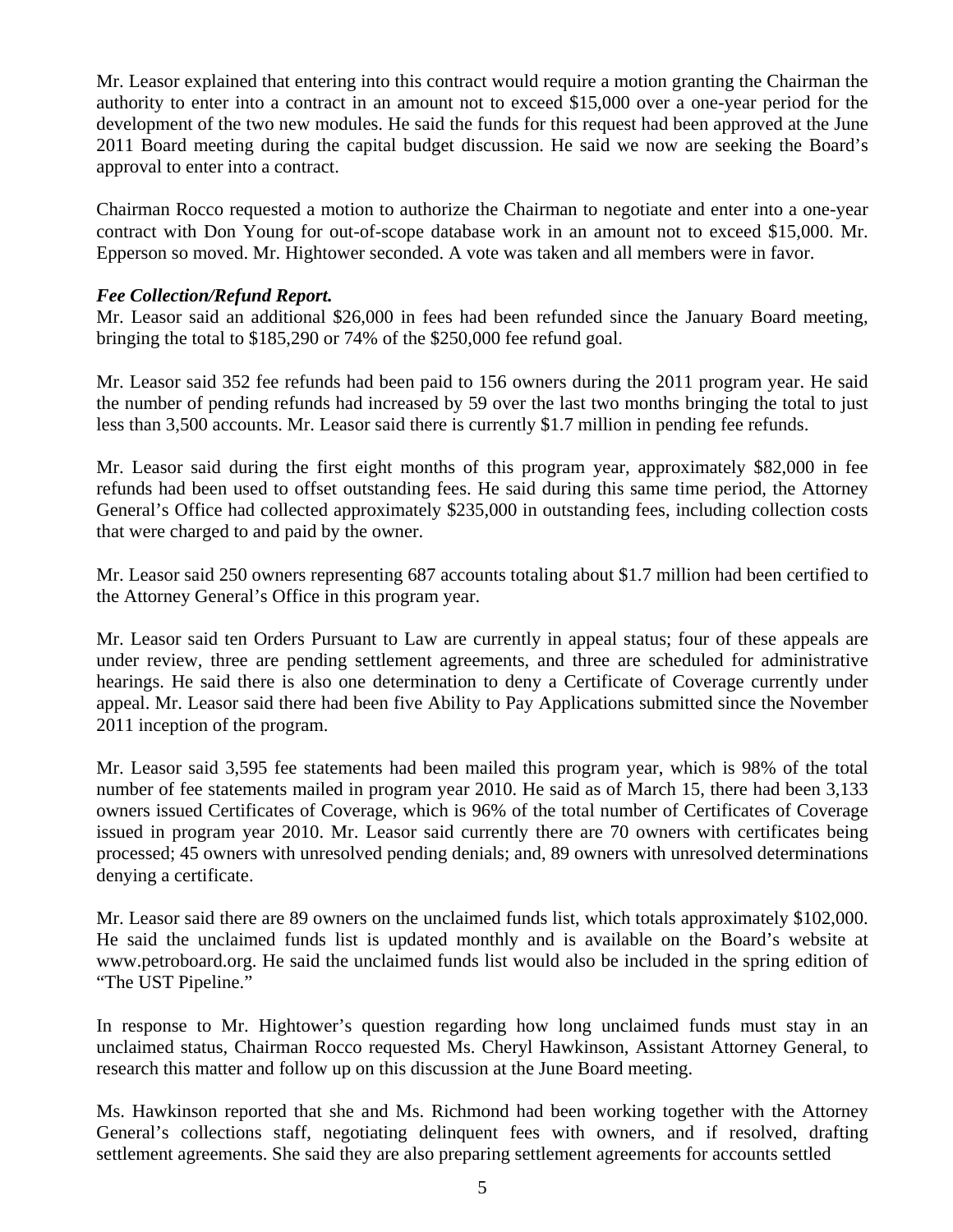through the Ability to Pay program. Ms. Hawkinson stated that in addition, the Petroleum Board and BUSTR are pursuing joint enforcement actions against tank owners.

Ms. Hawkinson said she also is pursuing accounts where the underground storage tank site is the subject of a foreclosure action in order to protect the Board's interests and help banks cover themselves as they take over these properties. She said she is trying to intervene in foreclosure court proceedings so that potential future owners of the foreclosed property are aware Fund fees, including transfer fees and late fees, could be due. She said that by statute the fees would never go away but settlement is an option. Ms. Hawkinson said since the Board's appeal hearings are administrative, the Board cannot put a lien on any property unless it first receives a court judgment.

Following an in-depth discussion regarding the foreclosure process of properties with outstanding Fund fees for underground storage tanks, Chairman Rocco suggested that Ms. Hawkinson and the Board continue to work with BUSTR regarding foreclosed properties. He said it appears that the challenge facing the Board is to become involved at the beginning of the foreclosure process and not after someone unknowingly purchased property that had Fund fees outstanding prior to the sale.

#### **Claims Report:**

Chairman Rocco called on Cindy Duann, Environmental Claims Supervisor, to present the claims report.

Ms. Duann said the current total maximum liability of in-house above deductible open claims is approximately \$28 million. She said the average clean up costs for all Fund eligible sites for which an NFA has been issued is \$126,714 per site and the average payout for these sites is \$67,990 per site.

Ms. Duann said sites cleaned up exclusively under BUSTR's 1999 and/or 2005 Risk-Based Corrective Action (RBCA) rule had an average clean-up cost of \$67,841 per site. She said after applying the deductible and disallowing non-reimbursable costs, the average claim payout is \$20,672 per site. Ms. Duann said there are currently 1,726 open claims pending review in-house.

Ms. Duann said that January and February had been great months for the claims staff because they settled a total of 140 claims and closed-out 12 claims with NFAs that were below the deductible. She said for the first eight months of this program year, the Board received an average of 64 claim packages per month and settled or closed an average of 66 claim packages per month. She said this is the first time in many years that the staff had settled or closed more claim packages than had been received per month. Ms. Duann stated for the first eight months of program year 2011 the total settlement amount is \$4.3 million. She said by extrapolating this number into twelve months, the staff expects a total settlement amount of \$6.5 million for this program year.

Ms. Duann said the Board received 46 eligibility applications during the first eight months of this program year and 43 eligibility applications were determined with an approval rate of 79%, which is close to the highest approval rate of 80% two years ago.

Ms. Duann said that during the first eight months of this program year, the Board received a monthly average of 16 requests for cost pre-approval and issued an average of 18 pre-approval notifications per month. Ms. Duann said the staff is making good progress with the cost pre-approvals backlog, stating it had gone from 83 pre-approval requests to 65 pre-approval requests within the last two months.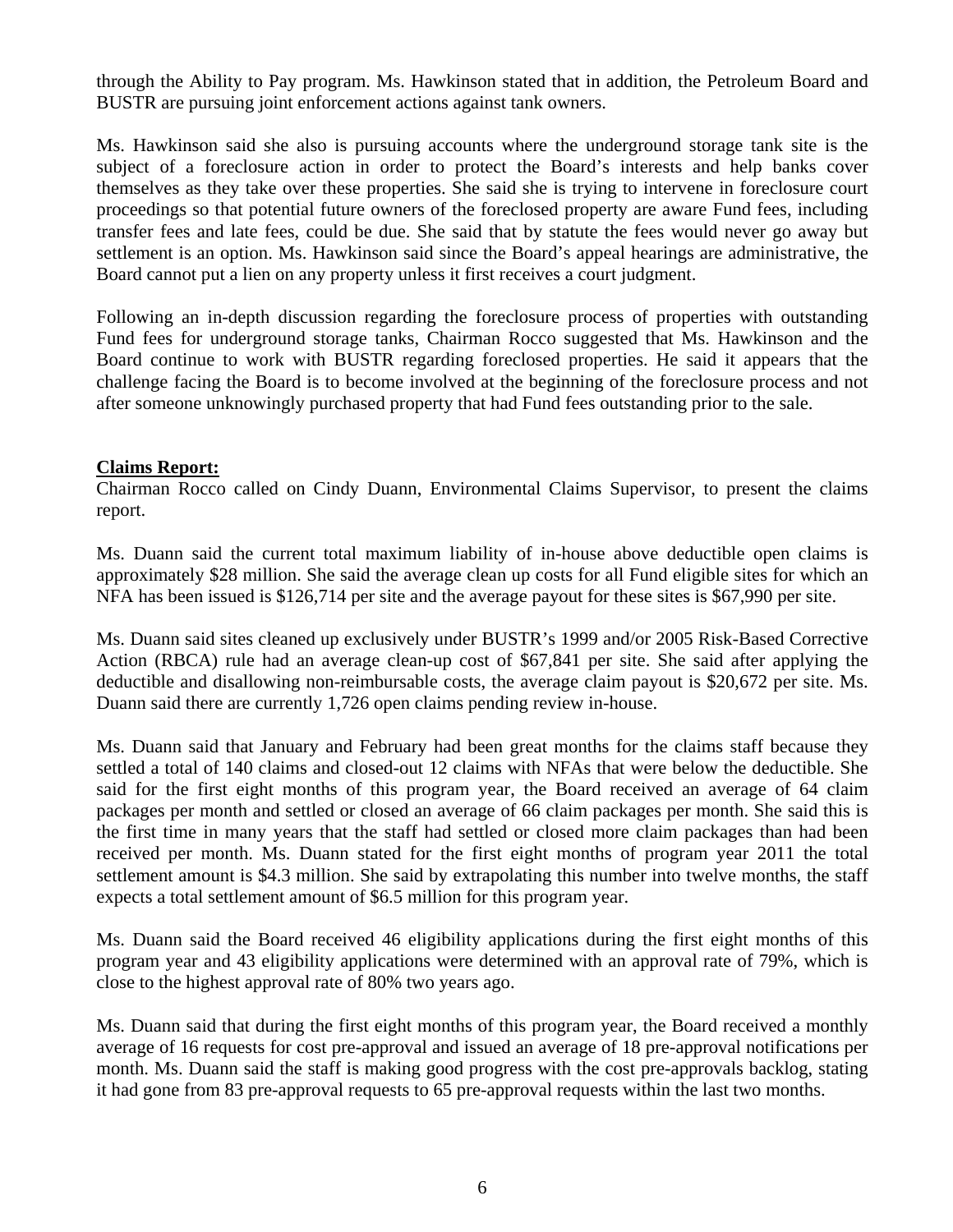## **New Business**

## *StarOhio Motion*

Ms. Richmond said that she and Ms. Hawkinson, Assistant Attorney General, had attended a meeting with Mr. Gordon Short of the Ohio Treasurer's office. He informed them that he and members of the Treasurer's legal staff had researched matters regarding the authorization for transfers and investments of money for outside agencies by the Treasurer's office. Mr. Short said they had learned that neither the Treasurer's statutes, nor the Board's statutes, include any specific authorization to allow the Treasurer's office to make fund transfers or investments for the Petroleum UST Release Compensation Board, or any other Board.

She said the Treasurer's office requested the Board to prepare written authorization for the transfer and/or investment of funds regarding two issues; that is, the StarOhio account, and, any other investment institution if the Board were to move money somewhere other than the StarOhio account. Ms. Richmond stated she is prepared to address the first issue regarding StarOhio; however, at this time there is no need to discuss the second issue.

She stated that in the past the Board annually authorizes the Treasurer's office to transfer funds from the Board's custodial account into the interest bearing StarOhio account when the Board's custodial account balance exceeds the specified amount of \$200,000. She said when the custodial account is low and could cause a negative balance, without any written or verbal direction or authorization from the Board, the Treasurer's office transfers money from the StarOhio account into the custodial account. Therefore, Ms. Richmond requested the Board address this administrative issue and authorize the Treasurer's office to transfer money from the StarOhio account into the custodial account as needed.

Chairman Rocco requested a motion to authorize the Treasurer's office to transfer funds from the StarOhio unobligated account to the custodial account as needed to cover withdrawals against the custodial account. Mr. Hightower so moved. Mr. Cable seconded and a vote followed. Mr. Bishilany abstained and eight members voted in the affirmative. There were no nays and the motion passed.

## *Express Mart*

Ms. Richmond stated that on March 23, 2010, A&D Beining Enterprises, doing business as Express Mart, had a release at the site located at 150 West Canal Street in Ottoville, Ohio, and as a result, they applied for and were granted first-party eligibility. She said after many months passed, Express Mart received a letter and invoices in the amount of \$52,323.13 from the U.S. Coast Guard for the cleanup of petroleum in the Little Auglaize River. Ms. Richmond explained that the Coast Guard had traced the petroleum release from the river back to the Express Mart. She said Express Mart then applied for third-party eligibility for the U.S. Coast Guard's costs.

Ms. Richmond stated she is requesting the Board to authorize the Chairman to enter into a settlement agreement for payment of \$52,323.13 to the U.S. Coast Guard. She said third-party eligibility had been granted to the U.S. Coast Guard; and, the Coast Guard had documented all its costs and submitted all invoices regarding this cleanup. Ms. Richmond stated this agreement also had a release stating there would be no more costs submitted by the U. S. Coast Guard for this release.

Chairman Rocco requested a motion to authorize the Chairman to enter into a settlement agreement with Express Mart for the payment of third-party claim costs in the amount of \$52,323.13 for the clean up of petroleum from the Little Auglaize River conducted by the U.S. Coast Guard. Mr. Hightower so moved. Mr. Epperson seconded and a vote was taken. All members voted in the affirmative.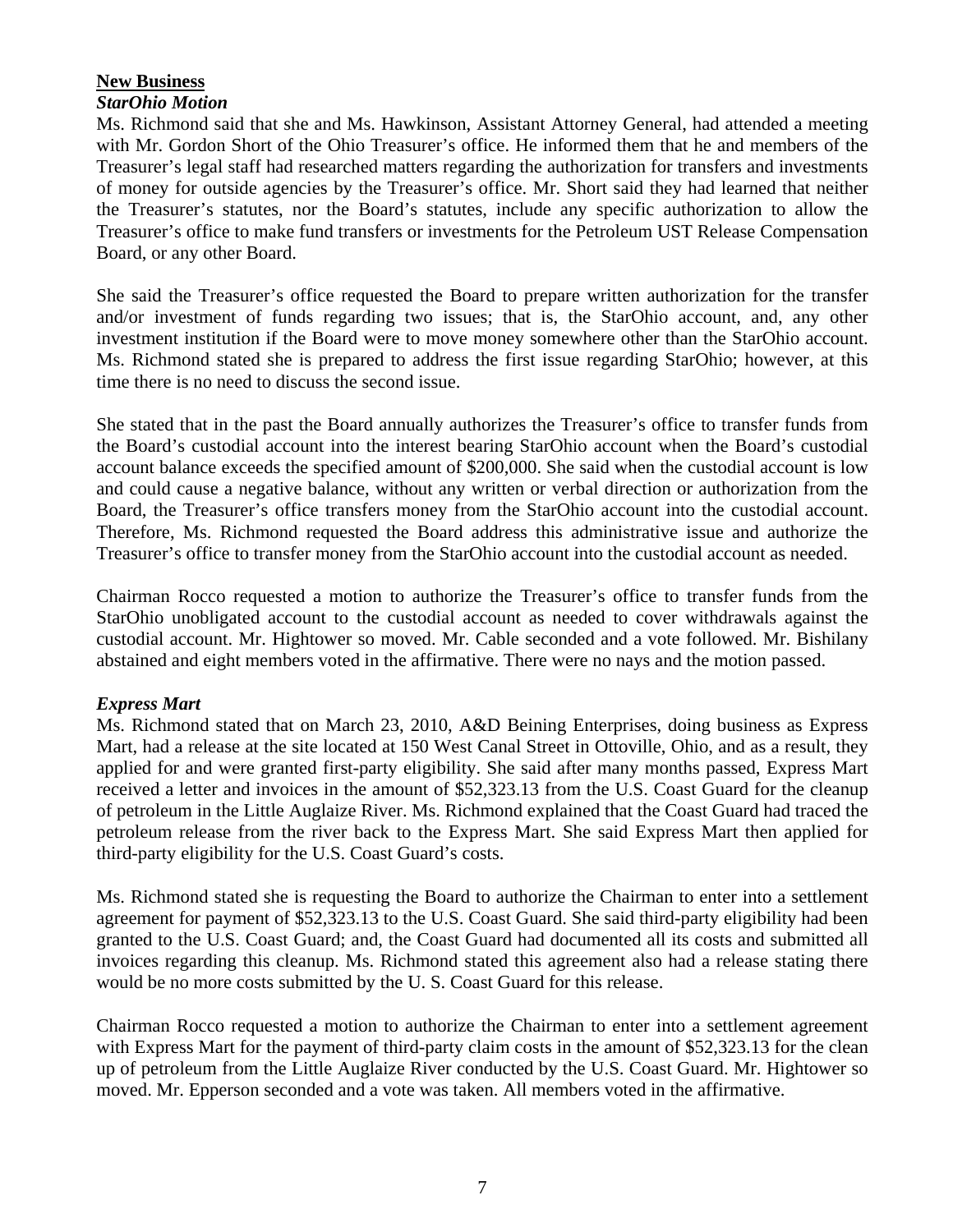## *Speedway – Reliable Oil Equipment, Inc.*

Ms. Cheryl Hawkinson, Assistant Attorney General, was called upon to discuss the negotiation and subsequent settlement offer regarding the Board's subrogation claim against Reliable Oil Equipment, Inc. She said Reliable Oil had caused a release while working on the tank system at Speedway Site #9598. Ms. Hawkinson stated that she and Ms. Richmond, Executive Director of the Board, met with representatives of Reliable Oil Equipment and Speedway, LLC. She said following the negotiation process, a total settlement payment of \$385,000 was agreed upon, with \$30,000 to be paid to Speedway, LLC, for expenses regarding deductible, loss of business, and internal project management. She said \$355,000 would be paid to the Board.

Chairman Rocco requested a motion to authorize the Chairman to enter into a settlement agreement regarding the Board's subrogation claim against Reliable Oil Equipment, Inc., for a release at the Speedway Site #9598 located at 5 West Central Street, Springboro, Ohio, for the total settlement amount of \$385,000 with payment in the amount of \$30,000 to Speedway, LLC; and, payment in the amount of \$355,000 to the Petroleum UST Release Compensation Board. Mr. Geyer so moved. Mr. Hightower seconded. A vote was taken and all members voted in the affirmative.

#### *Speedway – M&M Service, Inc.*

Ms. Hawkinson said there had been a similar subrogation claim against M&M Service, Inc., for a release it caused at a Speedway site in Eaton, Ohio. She stated this release, however, had been estimated to be less costly than the release previously discussed regarding Reliable Oil Equipment, Inc. Ms. Richmond stated she expected the costs to closure to be less than \$200,000. Ms. Hawkinson said Reliable's insurer also insures M&M Service, Inc., and they had requested not to proceed with this claim until the Reliable Oil Equipment, Inc., claim had been settled. She said that today she is requesting the Board to authorize negotiations with M&M Service, Inc.

Chairman Rocco requested a motion to authorize the Chairman and Executive Director in consultation with the Assistant Attorney General to negotiate and enter into a settlement agreement for the Board's subrogation claim against M&M Service, Inc., for a release at the Speedway Site #1190 located at 1301 North Barron Street, Eaton, Ohio. The full Board shall approve the final settlement amount.

Mr. Hightower so moved and Mr. Bishilany seconded. A vote was taken and all members voted in the affirmative.

#### **Old Business**

#### *Lease Update*

Ms. Richmond said as mentioned in Mr. Leasor's report, the signed lease agreement had been received and the rent adjustments had been made to the budget.

#### *Certificates of Coverage Ratification*

Chairman Rocco called upon Ms. Richmond to present for ratification by the Board the lists of owners who, since the last Board meeting, had either been issued or denied a Certificate of Coverage.

Ms. Richmond said that behind Tabs 6 and 7 are listings of facilities that, since the January Board meeting, had been issued or denied a program year 2010 or 2011 Certificate of Coverage.

Ms. Richmond said that the process used to review the fee applications and issue or deny a Certificate of Coverage include a review for completeness to determine full payment has been received; financial